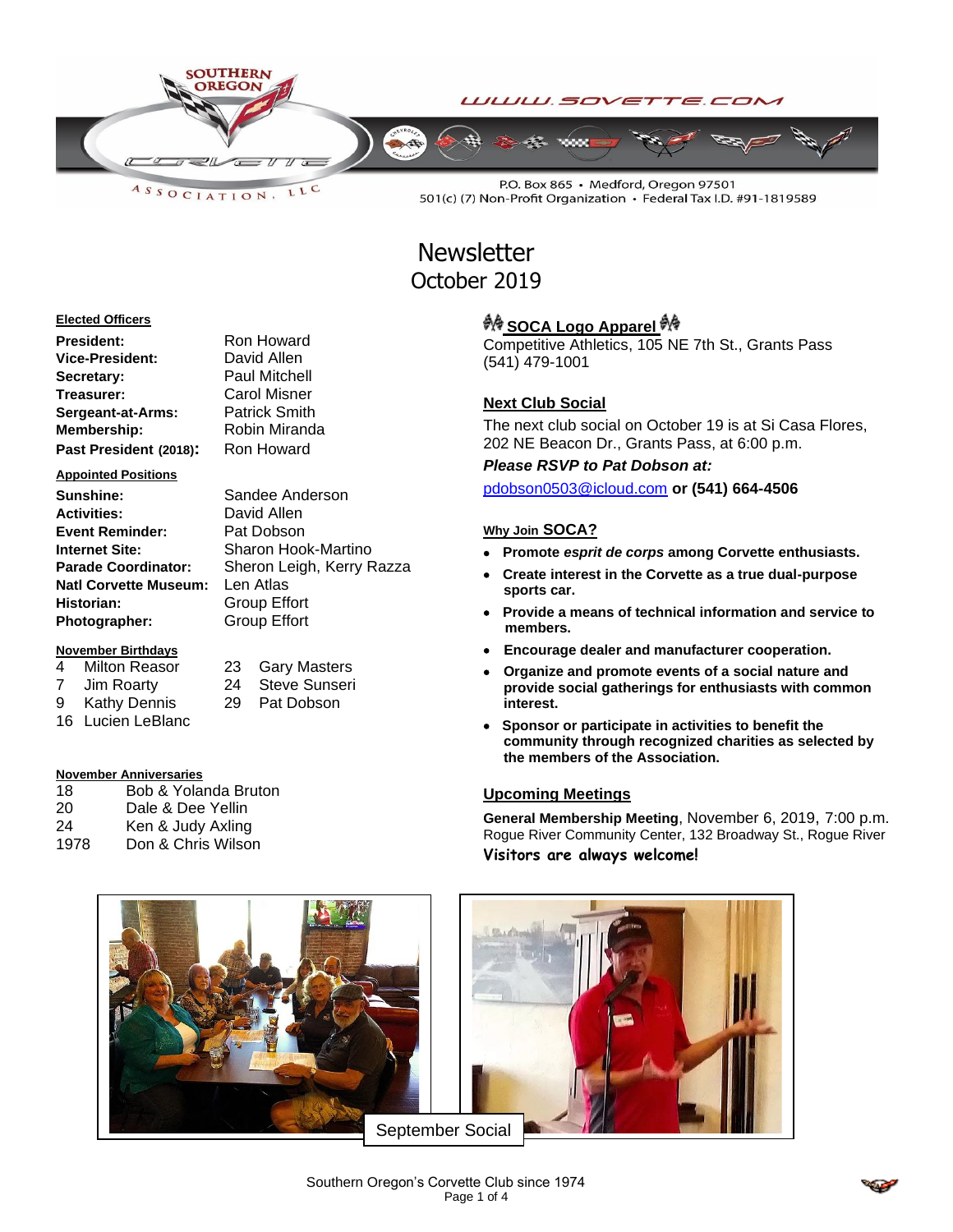

**2019/2020 Southern Oregon Corvette Association (SOCA) Events**

|                     | Nov | Dec 2019                  | Jan 2020                                                                                 | Feb | Mar | Apr | Mav | Jun | Jul | Aug | Sep |  |
|---------------------|-----|---------------------------|------------------------------------------------------------------------------------------|-----|-----|-----|-----|-----|-----|-----|-----|--|
| Club meeting (Wed.) | 6   | 4                         | 8*                                                                                       | 5   | 4   |     | 6   | 3   |     | 5   | 2   |  |
|                     |     |                           | (* 2nd Wed. *)                                                                           |     |     |     |     |     |     |     |     |  |
| <b>OCTOBER</b>      |     |                           |                                                                                          |     |     |     |     |     |     |     |     |  |
| October Social      |     |                           | 19 – Si Casa Flores restaurant, 202 NE Beacon Dr., Grants Pass, at 6:00 p.m.             |     |     |     |     |     |     |     |     |  |
| <b>NOVEMBER</b>     |     |                           |                                                                                          |     |     |     |     |     |     |     |     |  |
| Daylight Savings    |     | 3 – DST ends              |                                                                                          |     |     |     |     |     |     |     |     |  |
| November Social     |     |                           | 16 – location and details TBA                                                            |     |     |     |     |     |     |     |     |  |
| Thanksgiving        |     | 28 – Thanksgiving holiday |                                                                                          |     |     |     |     |     |     |     |     |  |
| <b>DECEMBER</b>     |     |                           |                                                                                          |     |     |     |     |     |     |     |     |  |
| Parade              |     |                           | 7 – Grants Pass Christmas Parade, details TBA                                            |     |     |     |     |     |     |     |     |  |
| Social              |     |                           | 15 (*Sunday night*) – SOCA Christmas Party, Grants Pass Golf Club, 230 Espey Rd., Grants |     |     |     |     |     |     |     |     |  |
|                     |     | Pass, details TBA         |                                                                                          |     |     |     |     |     |     |     |     |  |





For additional events, information and links ... see the SOCA website "Events Page:"<https://www.sovette.com/events>

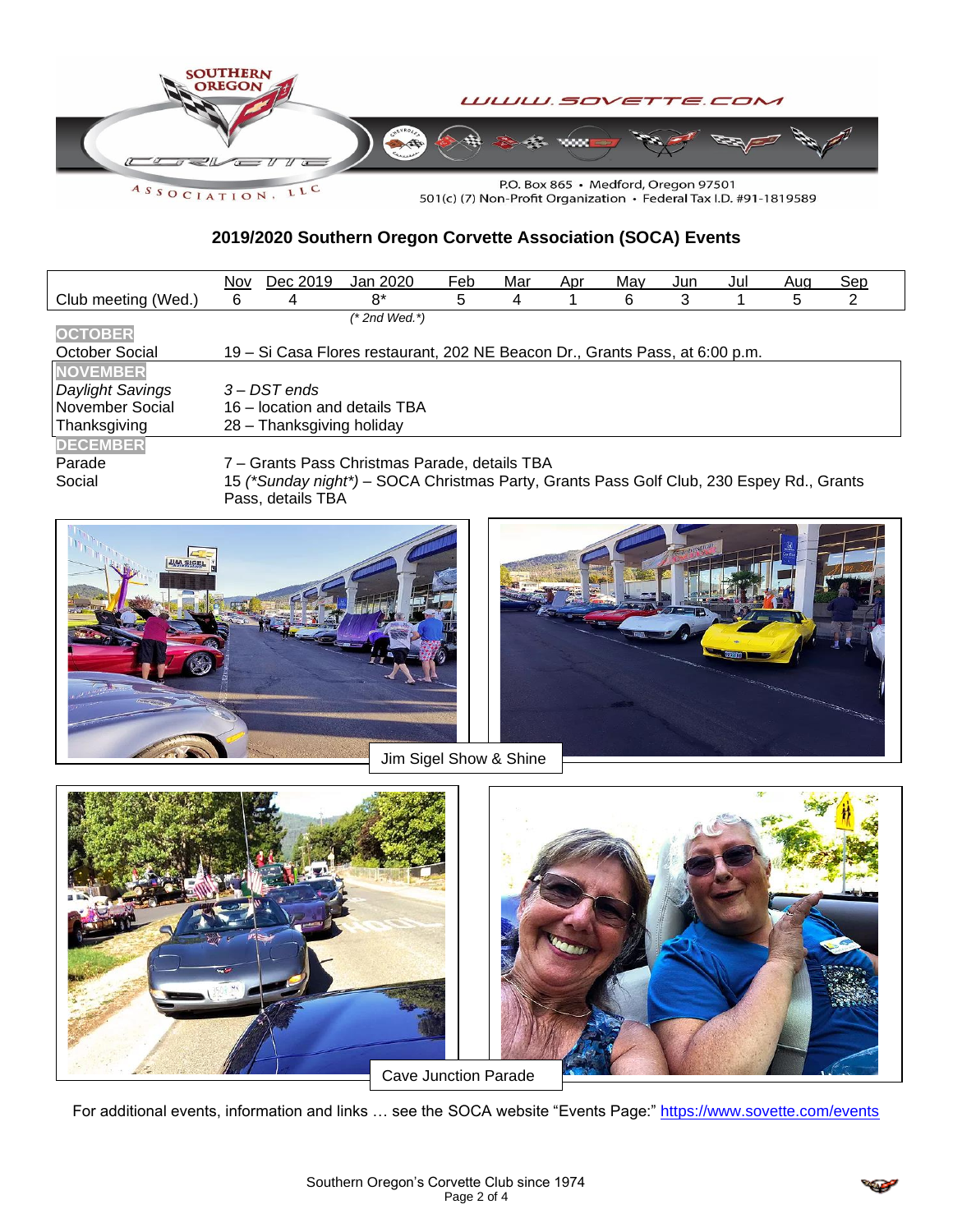Techin & Toolin

# **What Does the Check Engine Light Really Mean?**

How to determine whether your car has a loose gas cap - or a serious engine problem **Consumer Reports - December 19, 2018**



You're driving along in your car or truck and suddenly a yellow light illuminates on your dash telling you to check or service your engine. If you're like most car owners, you have little idea about what that light is trying to tell you or how you should react.

Call it the most misunderstood indicator on your dashboard: The check engine light can mean many different things, from a loose gas cap to a seriously misfiring engine.

"It doesn't mean you have to pull the car over to the side of the road and call a tow truck," says Dave Cappert of the National Institute for Automotive Service Excellence, an organization that tests and certifies auto technicians and is based in Virginia. "It does mean you should get the car checked out as soon as possible."

Ignore that warning and you could end up damaging expensive components. It can also be a sign that your car is getting poor fuel economy and emitting higher levels of pollutants.

## **What the Light Means**

The check engine light is part of your car's so-called onboard diagnostics system. Since the 1980s, computers increasingly have controlled and monitored vehicle performance, regulating such variables as engine speed, fuel mixture, and ignition timing. In modern cars, a computer also tells the automatic transmission when to shift.

When it finds a problem in the electronic-control system that it can't correct, a computer turns on a yellow warning indicator labeled "check engine," "service engine soon," or "check powertrain." Or the light may be nothing more than a picture of an engine, perhaps with the word "check."

In addition to turning on the light — known as the "International Check Engine Symbol" — the computer stores a "trouble code" in its memory that identifies the source of the problem, such as a malfunctioning sensor or a misfiring engine. The code can be read with an electronic scan tool or a diagnostic computer—standard equipment in auto repair shops. There are also several relatively inexpensive code readers that are designed for do-it-yourselfers.

The code will typically just point you in the direction of the problem, and still requires an experienced professional to fully diagnose and repair the issue. With the cost of a shop performing a diagnosis costing around \$90, many car owners are turning to the internet to find the cause and remedy. This can work in some instances, but when in doubt, seek professional automotive help.

## **What to Do About the Check Engine Light**

If the check engine light illuminates, it will either blink or remain constantly illuminated, depending on the problem. A blinking light, or in some cars a red light instead of a yellow or orange light, indicates a problem that needs immediate attention. Either way, you should have the vehicle checked by a mechanic.